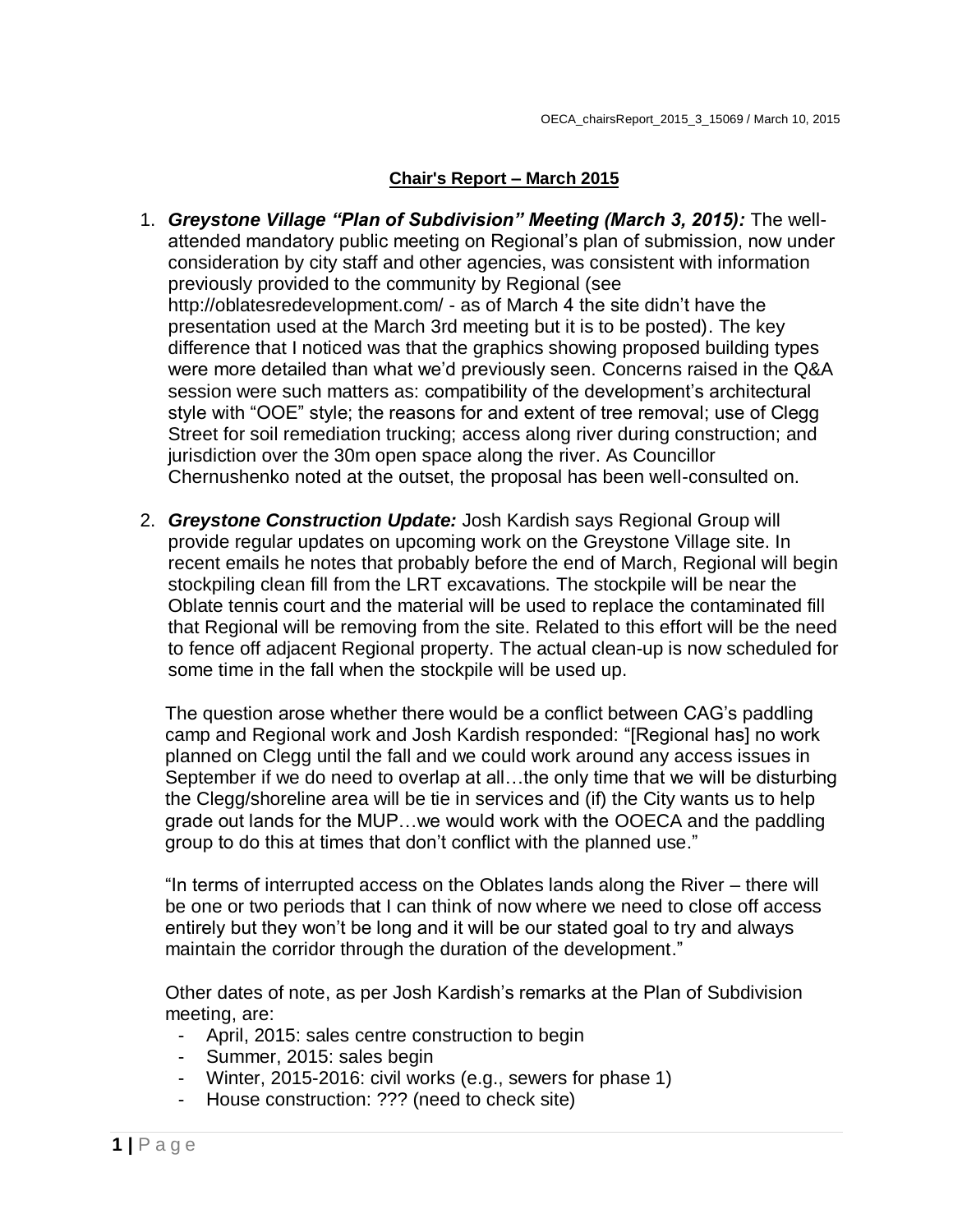3. *Rideau River Flooding ("610 Action Plan") Meeting (March 2, 2015):* Thanks to the efforts of Pauline Lynch Stewart and Peter Croal, a public meeting to discuss readiness for possible serious flooding of the Rideau River in the Brantwood Park area was held March 2 at Old Town Hall. The city was wellrepresented by Jim Montgomery, Bryden Denyes, Nadine Leduc, city volunteers Real St-Amand and Sharon Pypops, and Joanna Linsangan of Councillor Chernushenko's office; and Patrick Larson of the Rideau Valley Conservation Authority provided valuable knowledge.

The three-part discussion dealt with how residents can individually prepare for emergencies such as flooding; what are the specific issues pertaining to flooding in the Brantwood Park area; and how can the community better communicate key information pertaining to flooding of the Rideau. Lots of questions were raised (e.g., just how high / how far would the waters rise in the Brantwood Park area with a "one in a hundred year" flood; what would be the impact of the sewers simultaneously backing up; would there be merit in having the Onslow dike raised; what's the best way of sand-bagging).

Peter Croal has proposed that the community response be called the "610 Action Plan since 610 cubic metres/second is the point at which things may get a bit wet." Pauline and Peter, working with the community association and CAG, will run a trial flooding communications response this spring. For details please see Pauline's presentation on the website.

- 4. *Main Street Update:* Josée Vallée reports (March 4, 2015): "The Main Street Renewal contract is presently out for tender and we are still on track for a spring construction start. Here is our proposed schedule at this time:
	- Tender Closing: end of March
	- Meeting with business owners March
	- Council approval for additional project authority (Budget Adjustment Report) April
	- Working Group Meeting End of April Tentatively April 29th
	- Commence Work Order beginning of May
	- Public Open House May Tentatively May 11th
	- Construction Start end of May or beginning of June

"The schedule was pushed by a few weeks because the budget is being approved partly under the Budget Adjustment Report in April instead of solely under the normal budget in March. We will try to expedite the process as much as possible to start construction as early as possible in May.

"The Councillor's Office is presently organizing a meeting with business owners for the end of March.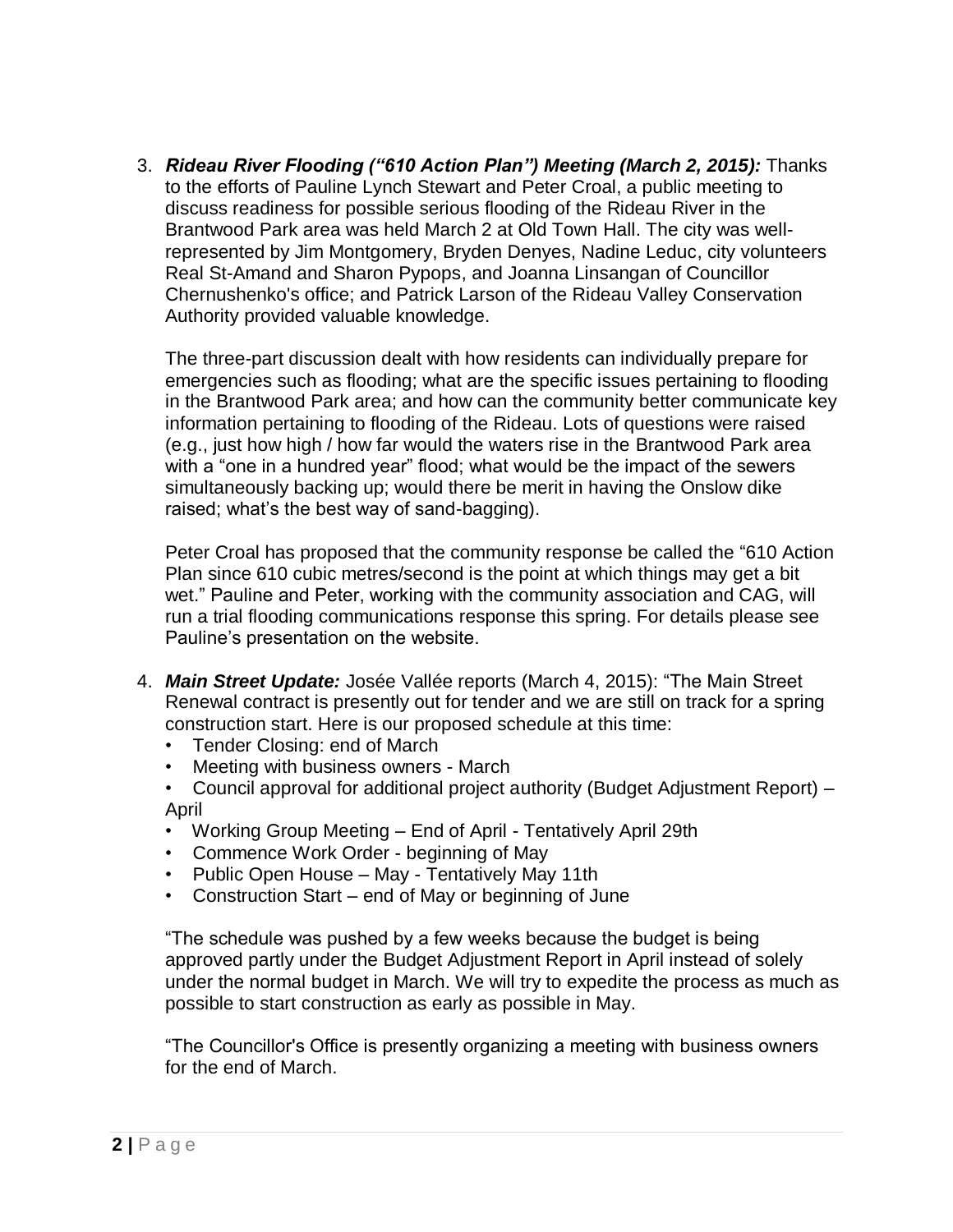"As far as other up-coming construction work, it is my understanding that Lei Gong just sent you some information on the bridge project. [This information is that there will be "a lane closure to allow for the construction, between Elliot Avenue and Riverside Drive. One lane will remain open to traffic in either direction at all times. This preliminary work as part of the McIlraith Bridge rehabilitation project is to install wildlife mitigation measurements to protect barn swallows and turtles. Work is expected to commence March 2015. Completion of all work is anticipated by the end of April 2015." {I have no idea what this work entails!}]

"Also, Hydro Ottawa will commence work on Main Street (close to the bridge), around May 4th. Public notification for this work will be done in April.

"As for Marlowe, traffic staging involving a bus route cannot change on a weekly basis and the Contractor will need some space to efficiently and safely complete the work. We anticipate that the contractor will need to close the northbound lane between Riverdale and Clegg for 1 construction season (we are anticipating a maximum of 6 months at this point).

"We are presently reviewing our cut-through traffic strategy with the Councillor."

- 5. *Domicile – 141 Main Update:* Dave Renfroe, Domicile's lead for their development on the "Sisters' Property," met February 17th with Stephen Pope and myself to provide an update. The plan remains essentially the same as what we've seen but with much better detailing, especially the vertical elements and, of significance, they now are proposing public access between the six storey condo on the west half of the property and the four-storey condo on the east half. This will provide greater connectivity for pedestrians and cyclists and will also mean cars will be able to go out onto Oblate rather than having to exit down (eastbound) Springhurst thus reducing the amount of new traffic on Springhurst ... looks like a good improvement to me. Dave also asked if the community had any particular enterprises it wanted to see on the ground floor. Stephen noted the desire for healthy / sustainable lifestyle shops and also the lack of restaurants/pubs in the community. The new drawings of the development should be available on the Domicile site before long. The name of the development will be "The Corners on Main."
- 6. *New Officers / Volunteers Sought – November AGM*: I'd appreciate knowing who does not want to stand for re-election at the AGM in November. I will have served two two-year terms as president and will be stepping down so the Board will need to find a new candidate. Also, we continue to have the unfilled positions of Vice-President and City Centre Coalition representative. Ideally these would be filled for the balance of the term.

The Board also would like to find a lawyer within the community who could do pro bono work pertaining to incorporation implementation and other matters from time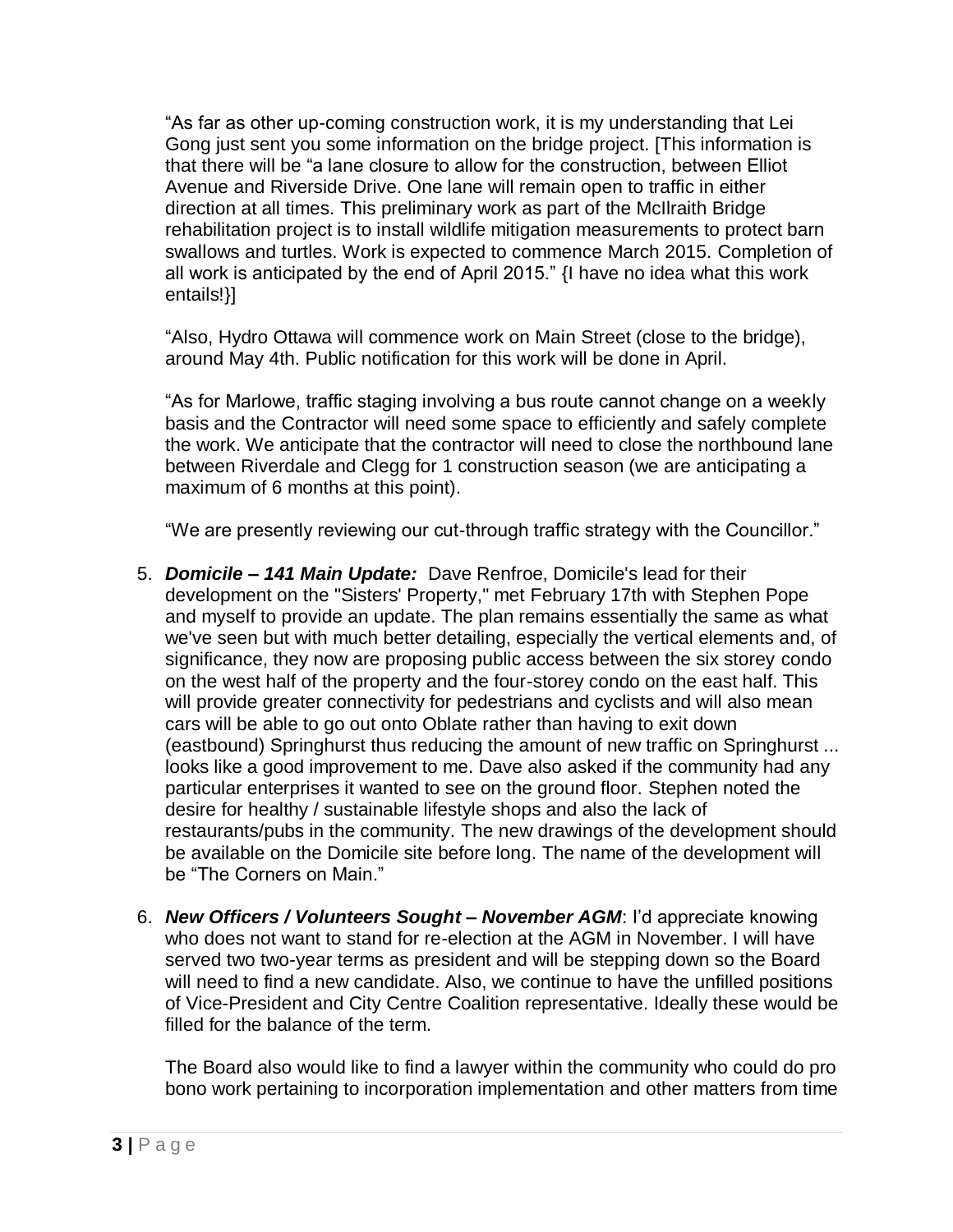to time. Similarly, as Eddie Gillis has noted, if there is a person with park planning expertise it would be great if they could volunteer to serve on the Parks Creation and Expansion committee.

- 7. *Mural on Main Street Underpass:* After the completion of construction on Main I'd propose the association approach the city to support the creation of murals on the walls of the Main Street – Queensway underpass, just as there are two with the Metcalfe underpass. Yasir Naqvi commented that "another underpass mural is a great idea." The underpass mural project is a partnership between various departments at the City of Ottawa, the Ontario Ministry of Transportation, and the National Capital Commission. Nick Masciantonio had originally raised this idea some time ago.
- 8. *NCC Approves CBD Bus Detour and Safe Clegg-CBD Crossing:* The NCC recently approved the temporary detouring of northbound OC Transpo service from Main Street onto Colonel By between Clegg Street and Hawthorne Avenue. This detour is necessary to maintain northbound bus service within the community during the Main Street 'Complete Street' transformation from 2015 to 2017. The NCC has also approved an intersection improvement, including signalization, at the Colonel By / Clegg Intersection. This work will also commence this spring.
- 9. *Community Mailboxes – Canada Post:* Terry Kelly of Canada Post reports that the corporation "has been working on proposing Community Mail box locations in existing neighbourhoods in efforts to be as least intrusive as possible. The proposed placement of the mail boxes will be utilizing municipal property and the only possible private land would be on Condominium Corporations or business property with signed agreements. No Community Mail boxes will be placed on private residential homeowner property. There is no standard distance from a residence. However, we are trying to keep the locations centralized to best serve everyone. We are in the process of the community outreach process and all residents will be receiving letters describing our proposed locations. We welcome feedback from residents on our proposed locations." Ron Rose has asked for a meeting so we get a better sense of what might be proposed in OOE.
- 10.*TD Sign on Veil at Lansdowne:* It's interesting to note that John Smit, the City's officer responsible for Lansdowne signage, made no mention of the possibility of a large sign on the Lansdowne stadium veil when he responded to questions when the Lansdowne Signage policy was before the city's Planning Committee, June 12, 2012. Indeed it's my view that he – intentionally or otherwise - misled councillors and deceptively answered questions from the Glebe's Bob Brocklebank and Councillor Chernushenko. My research continues. [https://app06.ottawa.ca/city\\_hall/webcast/committee/index\\_en.html?vod=2012/pla](https://app06.ottawa.ca/city_hall/webcast/committee/index_en.html?vod=2012/plan-20120612.flv) [n-20120612.flv](https://app06.ottawa.ca/city_hall/webcast/committee/index_en.html?vod=2012/plan-20120612.flv) (10:00 - 26:00)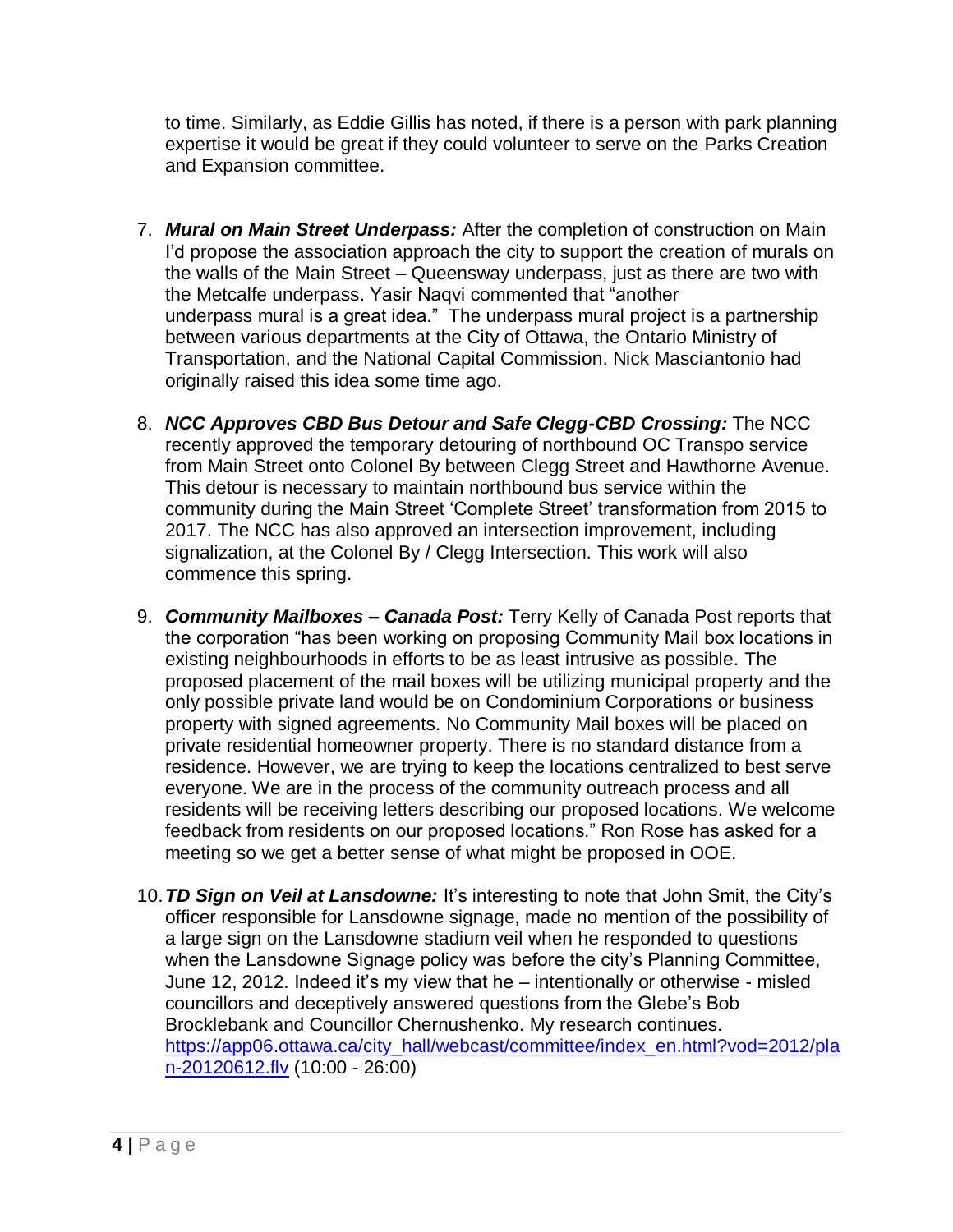- 11.*City Budget, 2015:* None of the budget requests that we suggested seem to have made it into the city budget. Also, it looks as though the Hospital Link will get an extra \$4M bringing the total of about \$70m for a 1.2k roadway.
- 12.*99 Greenfield OMB Decision:* Dedicated King's Landing residents had partial success with their appeal. As one of the appellants noted: "the requirement for a redesign presents hopeful possibilities." It was a very serious and admirable effort, one that may have relevance if other community members or the association itself launches an appeal.
- 13.*OOE / OOECA / CAG Branding:* Draft terms of reference for "branding" work are attached. Michael Dawson has volunteered to take the lead on this for OOECA. Kevin Farrell would be the CAG rep.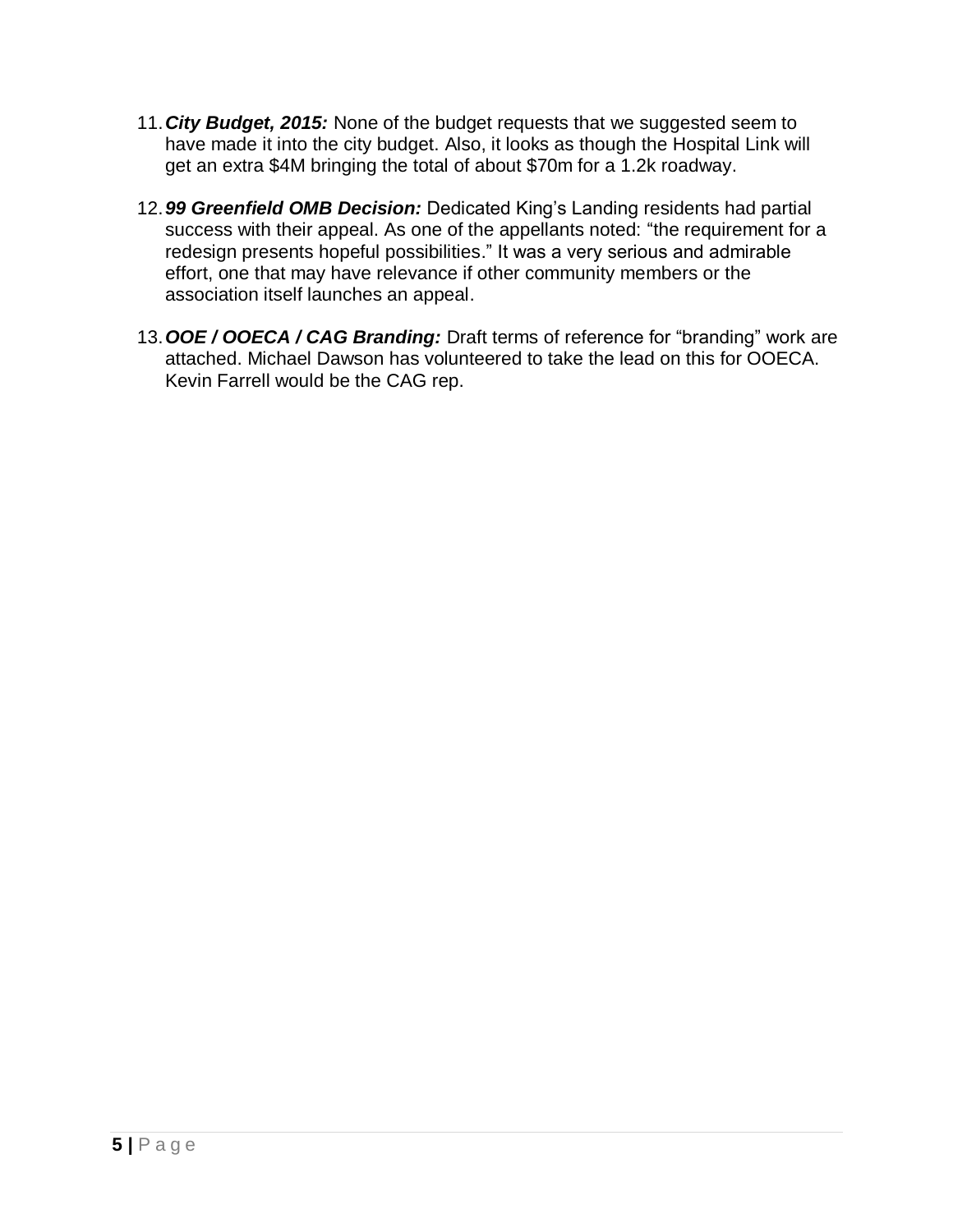## **Old Ottawa East – Better Branding of the Community and its Organizations**

*Objective:* Engage the community to better understand what residents feel are the key themes and the identity of the community. Based on this engagement:

- I. Propose options to for a new logo for the OOECA and CAG to help make these volunteer organizations more clearly known, understood and appreciated
- II. Provide options for better establishing and promoting the identity of the community, including consideration for alternative names for the community

## *Background:*

- CAG and OOECA's logos are images of Old Town Hall, which, while of historical significance, don't clearly convey the essence of the community.
- The two organizations are volunteer-based but some members of the public erroneously view them as tax-funded parts of the City of Ottawa, leading to different expectations than what are possible with volunteer-based organizations.
- Old Ottawa East is a growing, centrally located community but it's not particularly evident to people outside (and some within) the community just where OOE is and what it consists of … indeed the recent creation of the new office of the AIDS Committee of Ottawa was repeatedly described as being in Sandy Hill while it is very much in Old Ottawa East. Similarly, some think of Ottawa East as being the St. Laurent area or beyond or they view it as part of Old Ottawa South or even, in some cases, the Glebe.
- With the Main St reconstruction and Regional & Domicile developments occurring over the next several years, there will be both an influx of new residents and an increased focus on the community. This presents a unique opportunity to help establish and better promote the identity of the community.

#### *Outputs:*

- Options (i.e. designs) for a new logo that would be shared by OOECA and CAG but, with two versions, supporting clear differentiation between the two organizations.
- Recommendations for how to better establish and promote the identity of the community.
- Consideration of alternative names for the community, including a discussion of the merits (or not) of renaming the community. This work would involve reviewing similar analyses / efforts elsewhere.

#### *Process/Schedule:*

Further to the Boards' approval of terms of reference (March 2015) the following activities will be undertaken:

#### **Option 1 – Working Group Approach**

#### **PHASE ONE**

- 1. Establish a working group March
- 2. Conduct an environmental scan April-May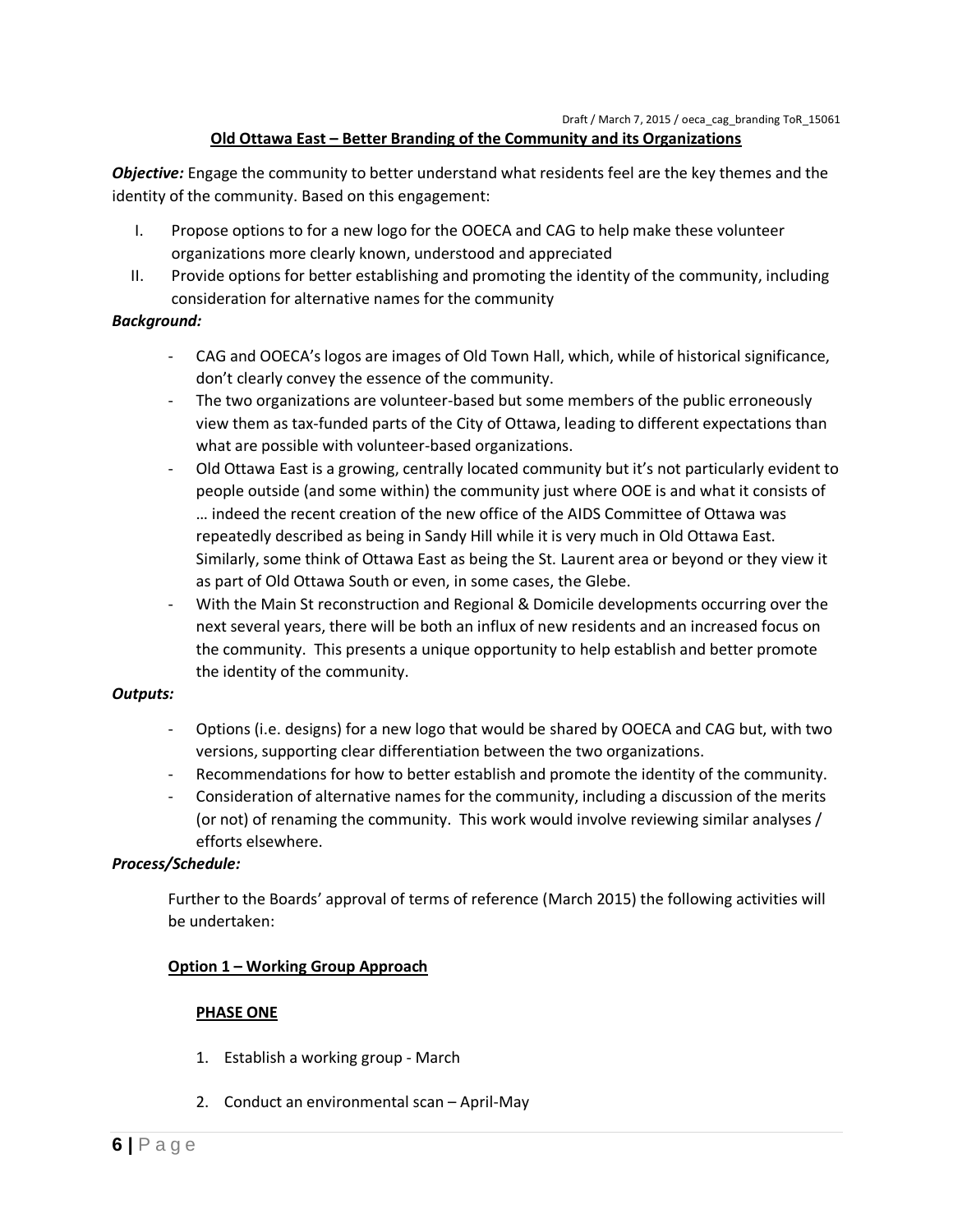- Review History of community
- Review pertinent background documents re: CAG and OECA
- Review Branding initiatives in other Ottawa communities to identify tactics to promote brand awareness
- 3. Identify themes and differentiators– May
	- Identify themes and differentiators to support logo design contest
	- Identify OOE 'story', tag lines to support logo design contest
- 4. Conduct community logo design contest: June-July
	- TBD what would be involved
- 5. Hold focus groups (August-September)
	- Conduct 'table talk' style focus groups:
		- To review and validate the logo designs and narrow selection
		- To discuss options for better establishing and promoting the identity of the community
		- To solicit interest in more seriously considering alternate name for the community
	- Gather required information to be used together to provide recommendation to Boards
	- Number of interviews and reporting methods to be determined
- 6. Present recommendation to Boards based on collected inputs: October
	- Draft and present recommendations to Boards:
		- Draft and Propose recommendation for new logos and motion to move forward with formal design asset development
		- Draft and Present recommendations to better establish and promote the identity of the community
		- Recommend motion for Phase 2 (Phase 2 of the project (if approved by OOECA board), would be to continue further development/refinement of the alternative naming activity). Where necessary carry forward recommendations to joint AGM: November
- 7. Development of design assets for selected logos: November

-

8. Launch and communicate new logos (OECA and CAG): December

#### **PHASE TWO (would require refinement based on Phase One outcomes)**

9. Research means for establishing alternative community name: November 2015 – February 2016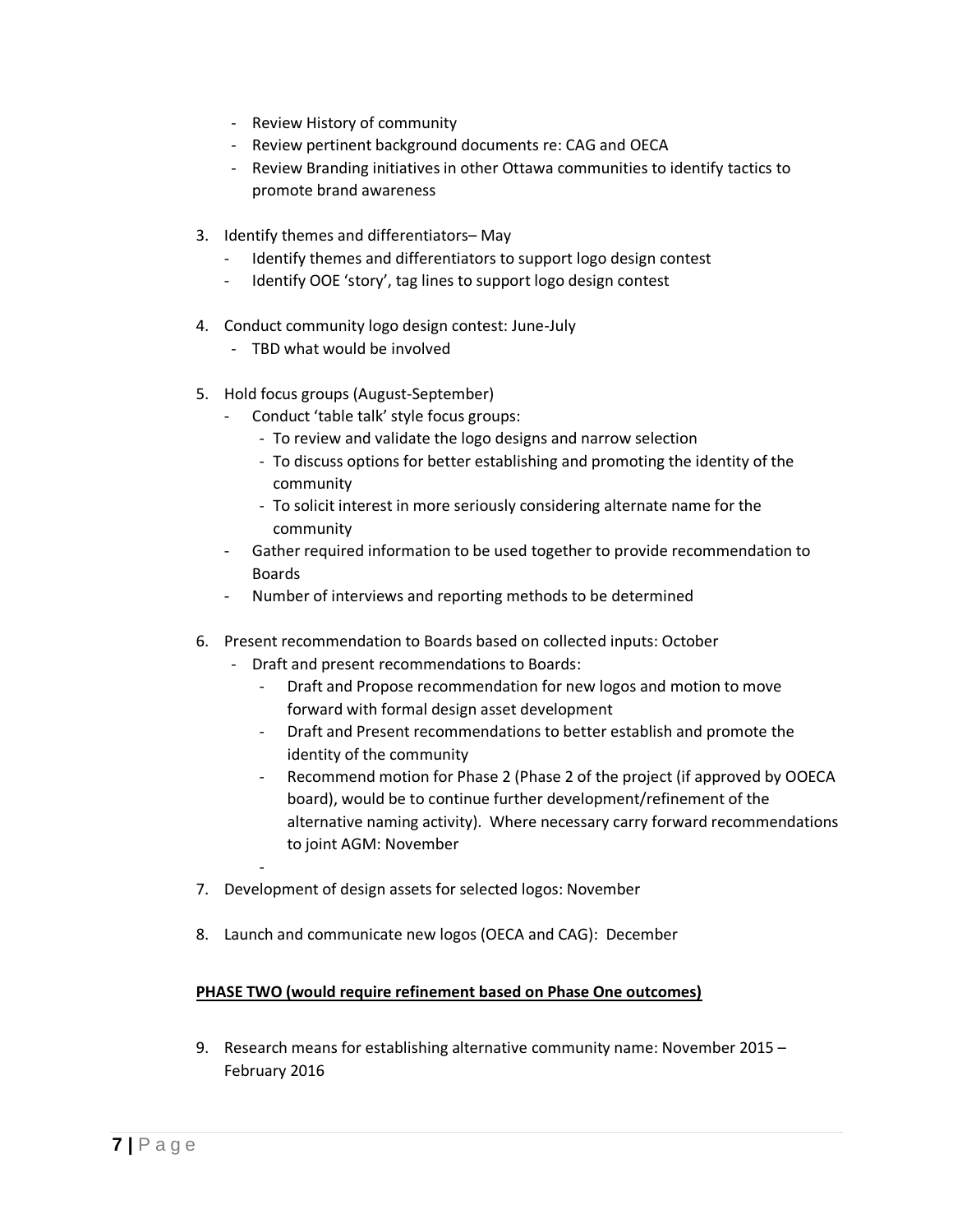- Review Branding initiatives in other Ottawa communities to identify tactics to promote brand awareness
- Consult City to investigate requirements and steps associated with formally changing the community name
- Consult with other community associations to understand challenges, barriers and opportunities with formally changing the community name
- Consider community engagement to solicit interest in more seriously considering alternate name for the community (key stakeholders to include: community members, businesses, education sector, etc)
- 10. Summary of analysis on merit of alternative name for community and recommendation: March-April 2016
- 11. Options analysis presented to OOEAC and CAG Boards May 2016

## **Option 2 – High Community Engagement Approach**

## **PHASE ONE**

- 1. Establish a working group March
- 2. Conduct an environmental scan April-May
	- Review History of community
	- Review pertinent background documents re: CAG and OECA
	- Identify key areas for survey
- 3. Community Engagement May September
	- i) Draft and implement survey (May-June)
		- Design survey (most feasible option given timelines and resources)
		- Communications and promotions (opportunities to promote survey and initiative include: Main Event (June 20), community BBQ/picnics, etc)
	- ii) Data collection and reporting (June-July)
		- Collect data from the community to better understand what residents feel are the key themes and the identity of the community
		- Collect data from the community understand how the community feels current OOE name reflects the identity of the community and opportunities to improve
		- Collect data community that informs ideas for new logo
		- Produce survey report (suggest using Fluid Survey where reports can be generated)
		- Identify themes and differentiators to test in focus groups
		- Identify OOE 'story', tag lines to test in focus group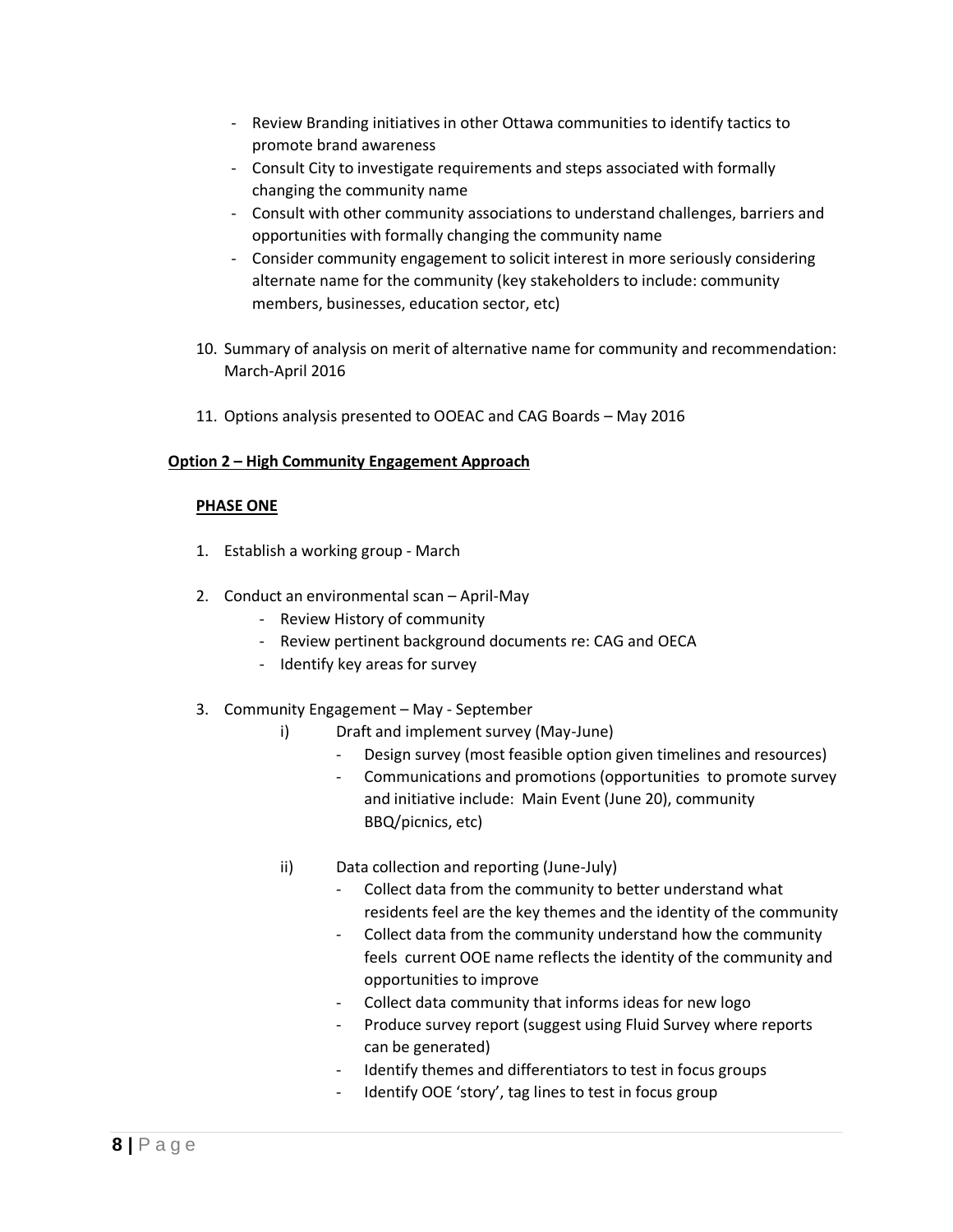- iii) Hold focus groups (August-September)
	- Design focus group questions document
	- Conduct 'table talk' style focus groups:
		- To review and validate community engagement findings
		- Test OOE 'story', tag lines to test in focus group
		- To discuss options for better establishing and promoting the identity of the community
		- To solicit interest in more seriously considering alternate name for the community (note: this may fit better in phase two)
	- Gather required information to be used together to provide recommendation to Boards
	- Number of interviews and reporting methods to be determined
- 4. Present recommendation to Boards based on collected inputs: October
	- Draft and present and recommendations to Boards:
		- Draft and present community design themes and differentiators
		- Draft and present community brand statement
		- Draft and Propose design requirements for new logos
		- Draft and Present recommendations to better establish and promote the identity of the community
		- Recommend motion for community logo contest to develop new logos for OECA and CAG
		- Recommend motion for Phase 2 (Phase 2 of the project (if approved by OOECA board), would be to continue further development/refinement of the alternative naming activity). Where necessary carry forward recommendations to joint AGM: November

## **PHASE TWO (would require refinement based on Phase One outcomes)**

- 5. Conduct community logo design contest: November-December
	- TBD what would be involved
- 6. Research means for establishing alternative community name: November 2015 February 2016
	- Review Branding initiatives in other Ottawa communities to identify tactics to promote brand awareness
	- Consult City to investigate requirements and steps associated with formally changing the community name
	- Consult with other community associations to understand challenges, barriers and opportunities with formally changing the community name
	- Consider community engagement to solicit interest in more seriously considering alternate name for the community (key stakeholders to include: community members, businesses, education sector, etc)